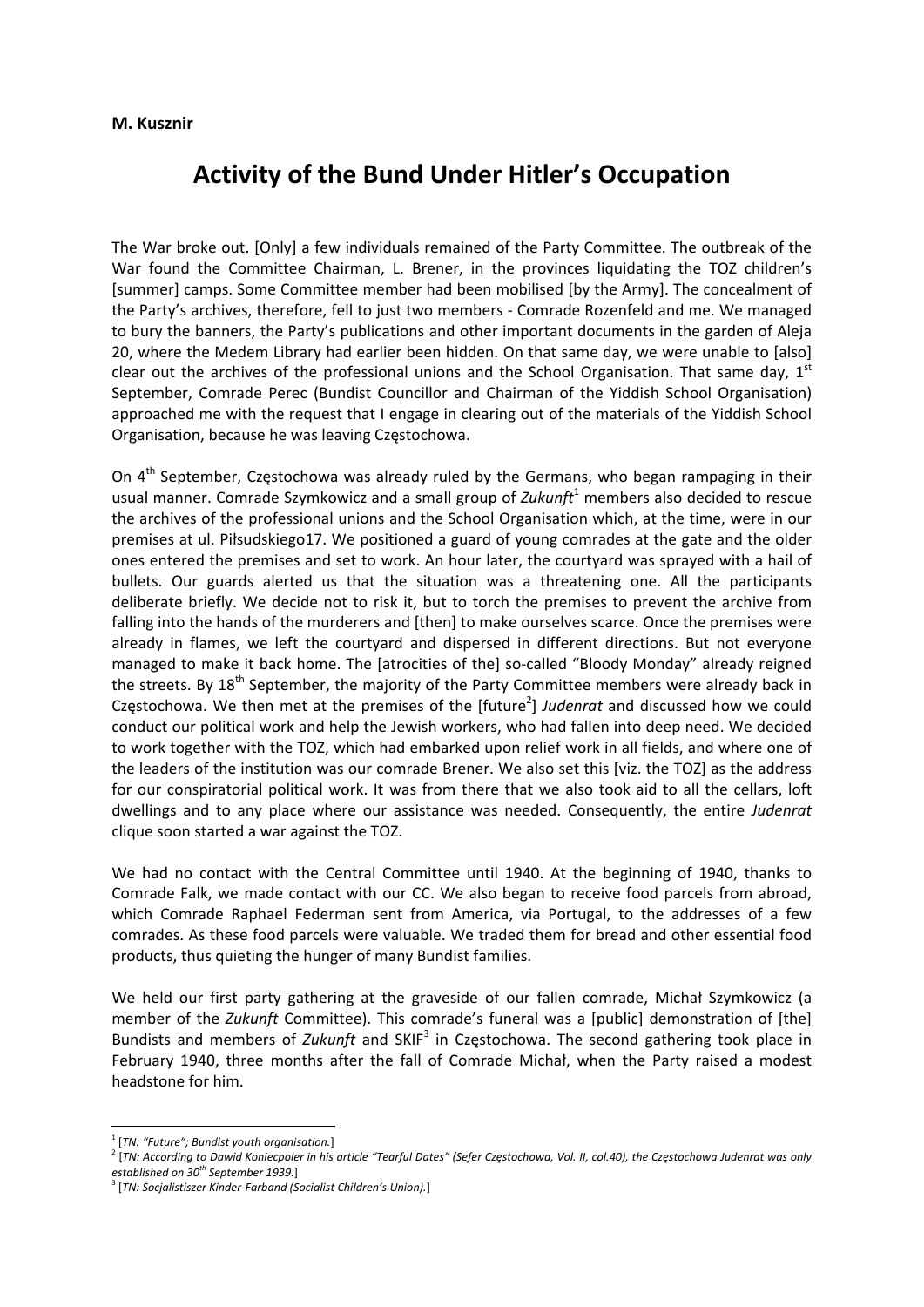At the beginning, only two members were in charge of the entire operation ‐ Comrade L. Brener and me. Once contact had been established with the CC, Comrades Szymszel Jakubowicz, Mojsze Berkensztadt and Mojsz'l Tuchmajer were co‐opted. All the members of the Party, *Zukunft* and SKIF were divided into groups of five, which used by the members of the Committee. The Medem Library ‐ which held 20,000 books – was, over the course of two days, smuggled into Comrade Mojsze Berkensztadt's own home, and Comrade Rajzla Berkensztadt was put in charge of running the library illegally. More than one thousand readers benefited from this library.

Comrades Falk, Celemenski, Frajnd, Samsonowicz, Kaufman and Lazar provided us with instructions and literature from the Central Committee. The most energetic distributor of the illegal literature in our city was Comrade Alebarde ("Alpha<sup>4</sup>"), who later perished in Warsaw.

In June 1940, the Party Committee in Kraków sent a group of party members over to us, whom we helped settle down and provided with work. Among them was the renowned Bundist activist from Sosnowiec, Bela Szczekacz, with her family [and] Soski and Nosek with their families.

Following the outbreak of the war between Germany and Soviet Russia, large arrests of political and communal activists began. The Gestapo was searching for Comrades Federman, Klin, Perec and Prozer.

As a result of the downfall of the Central Committee's messenger [Maria Szczęsna] with the illegal literature in Piotrków, Comrades Mojsze and Rajzla Berkensztadt - with whom the messenger had stayed - were arrested in Częstochowa. This was on  $6<sup>th</sup>$  July 1941. We activated the entire Party and made contact with comrades from various cities, who informed us of the arrests that had taken place everywhere in connection with that same miscarriage. In Częstochowa, they once more began to search for the old Bundist activists. We managed to make Comrade Prozer "ill" and had him set up in the hospital for contagious diseases. During the time in which he lay in hospital, we were able to bribe the chief of the Gestapo and pull Comrade Prozer out of the danger. We also managed to hide Comrade Dr Fensterblau, from Kraków, for three weeks in Częstochowa and, later, to transport him to Warsaw. Comrade Fensterblau hid out with a regular reader of our illegal literature, the dentist Mrs Moszkowicz.

On  $16<sup>th</sup>$  July 1941, as I was sitting doing my office work in TOZ, through the window, a member of our guard shouted at me that the Gestapo was approaching. I immediately left though the very door by which the Gestapo officers entered. In retaliation for my having gotten away from under their hands, they arrested five co-workers in TOZ, my mother and my brother - whom they threatened with being shot, unless I presented myself. I put myself at the disposal of the Party Committee, which decided that I should not leave the city and should wait until the situation became clear. When the state of the arrestees turned perilous, the majority of the Committee concluded that we were the only ones who needed to bear the responsibility for our deeds and that, even though I was going to a certain death, I must present myself in order to tear the innocents out from the claws of death. Agreeing with the majority's view, I said goodbye to those closest to me and to friends and went to the Gestapo. I was sure, as were all the comrades, that the way to the Gestapo was the last path I would walk in life.

From the Gestapo, they took me directly to jail [in Zawodzie] without an investigation. There, they made me stand facing the wall, brought in Berkensztadt and asked him if he knew me. I did not hear his reply. They then led us to separate cells. On the next morning, at nine o'clock, I was already standing handcuffed for an interrogation at the Gestapo. Five Gestapo officers questioned me. They simultaneously also interrogated Comrades [Mojsze] Berkensztadt and his wife. They tortured us

<sup>4</sup> [*TN: In the book "Czenstochow" (1958), this codename is spelt "Alpe."*]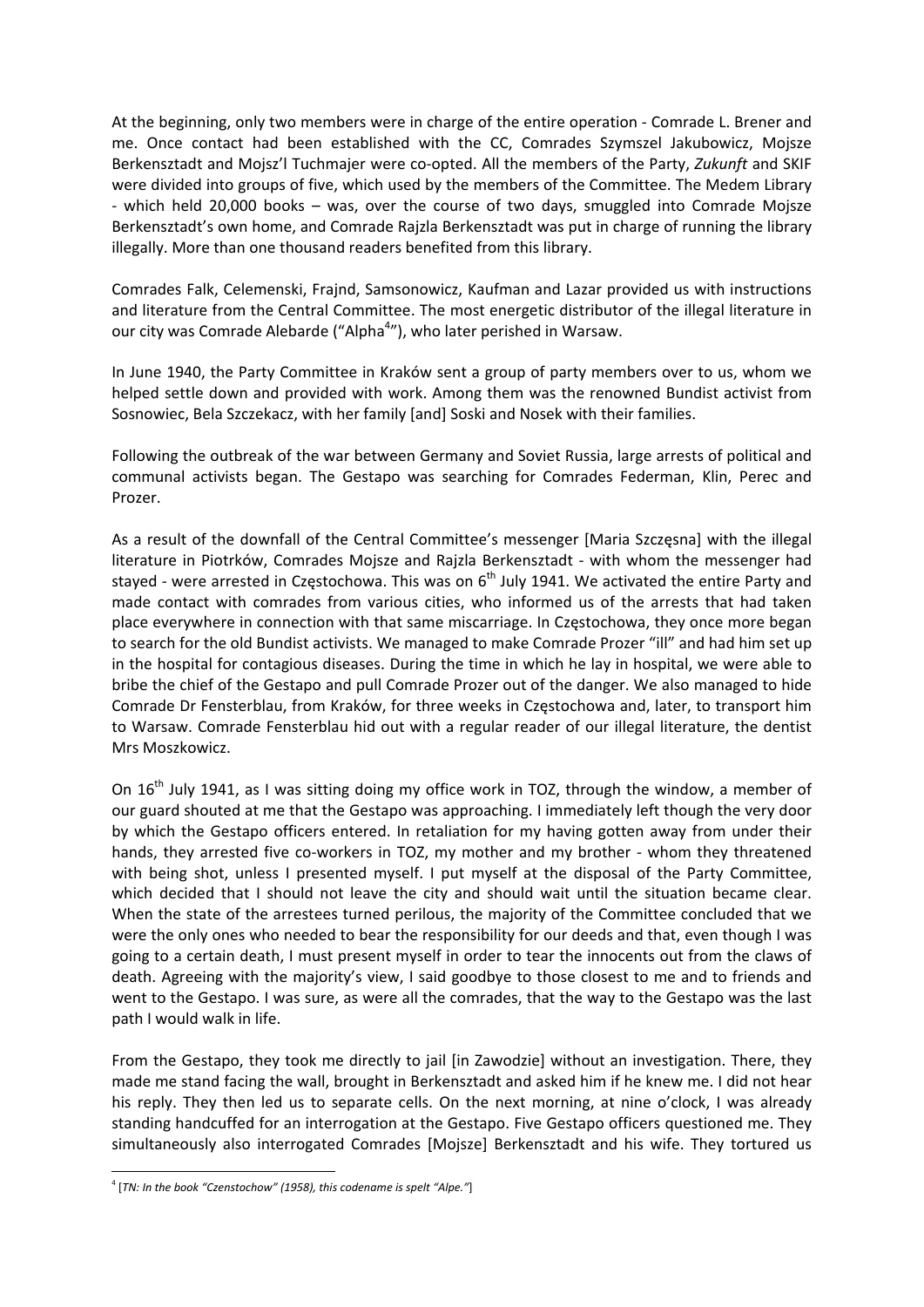murderously and we fainted numerous times. The worst pain was for Comrade Rajzla Berkensztadt, when the Gestapo officers crushed her breasts in the door of a cupboard. I was placed, tied up, with my head under a tap and, every second a drop of water, dripped onto the middle of my head. They did the same with Comrade Berkensztadt. In this manner, they tormented us from nine in the morning to late in the evening. After that, they sent us back to jail. Following this interrogation, I lay unmoving for a fortnight. Those who concerned themselves with bringing me back to my strengths were the arrested Polish firemen who were in the same cell with me.

The comrades on the outside, as well as my family, did not rest. Even though the efforts to free us seemed like a hopeless battle for a lost cause, they did everything to extricate us from the hands of the murderers. After nine nightmarish weeks of constant pain, the comrades on the outside managed to steal me away from jail<sup>5</sup>. But Comrade Brener was not content with this and launched a new "offensive" to also free Comrades Mojsze and Rajzla Berkensztadt. He only met with partial success. Comrade Rajzla Berkensztadt, too, was effectively released, while Comrade Mojsze Berkensztadt sadly perished in Oświęcim.

During the whole time of our arrest, contact with the Central Committee was not lost. The party work, however, came practically to a halt, because the entire focus was on erasing the [Party's] traces and freeing us. A month after the release, in the second half of October 1941, a Comrade (I do not recall her name) from Tomaszów Mazowiecki came to us on a mission from the CC, and brought a package of literature from the CC. She left this package in Comrade Brener's house. Before there was time to remove the parcel, the whole building was surrounded by gendarmes. Since Comrade Brener was not at home at the time, we feared the package would fall into the hands of the gendarmes and that a new misfortune would then ensue. We resolved that we would get inside the house at any price. We employed various ways and means, but it was all in vain. We were certain that a catastrophe was bearing down upon us. Nevertheless, we did not just hang about. Comrade Brener, thanks to a comrade who was employed in the gendarmerie, was eventually able to gain access to his dwelling and remove the parcel.

That was the last package of literature which we received from the Central Committee and the connection with them was interrupted. We only received messages from Comrade Klin regarding the persecutions against the Bund in Warsaw. We also began to receive reports of "resettlements" of Jews in an entire array of towns. Without waiting for any instructions from the Central Committee, we called an inter-party conference in order to organise a large resistance movement. A large group of fighters was organised [from] members of all the political parties, under the leadership of an independent Jewish captain ‐ Dr A. Wolberg. A plan of resistance was formulated. But sadly, we did not manage to stockpile any armaments, and we were powerless during the *akcja* which began on 22<sup>nd</sup> September 1942. The *akcja* took five weeks. The devastation was indescribably great. Also, from our large camp of party members, only a small handful remained.

The 6,500 Jews who were left in Częstochowa were herded into a small ghetto. Here, too, we started to organise a resistance movement. We put ourselves in contact with all the political parties and began stockpiling weaponry, equipment for cutting through barbed wire and petrol with which to set fire to the ghetto in the event of an *akcja*. The Jewish captain, Dr A. Wolberg, took over the command. Our comrades Frajman and Jochimek headed the group in charge of cutting the barbed wire and the group, which that needed to set the ghetto on fire, was led by a young fighter M. Fiszlewicz. The general command was in the hands of an inter-party committee made up of ten individuals. The number of combatants was growing gradually. They were all divided into combat *drużyny* [teams/squads]. Our [viz. the Bund's] group consisted of 125 people, besides some

<sup>&</sup>lt;sup>5</sup> [TN: According to Jakób Alebarde in his article "Conspiratorial Activities" (Sefer Częstochowa, Vol. II, col.216), this was done by bribing *two Gestapo officers.*]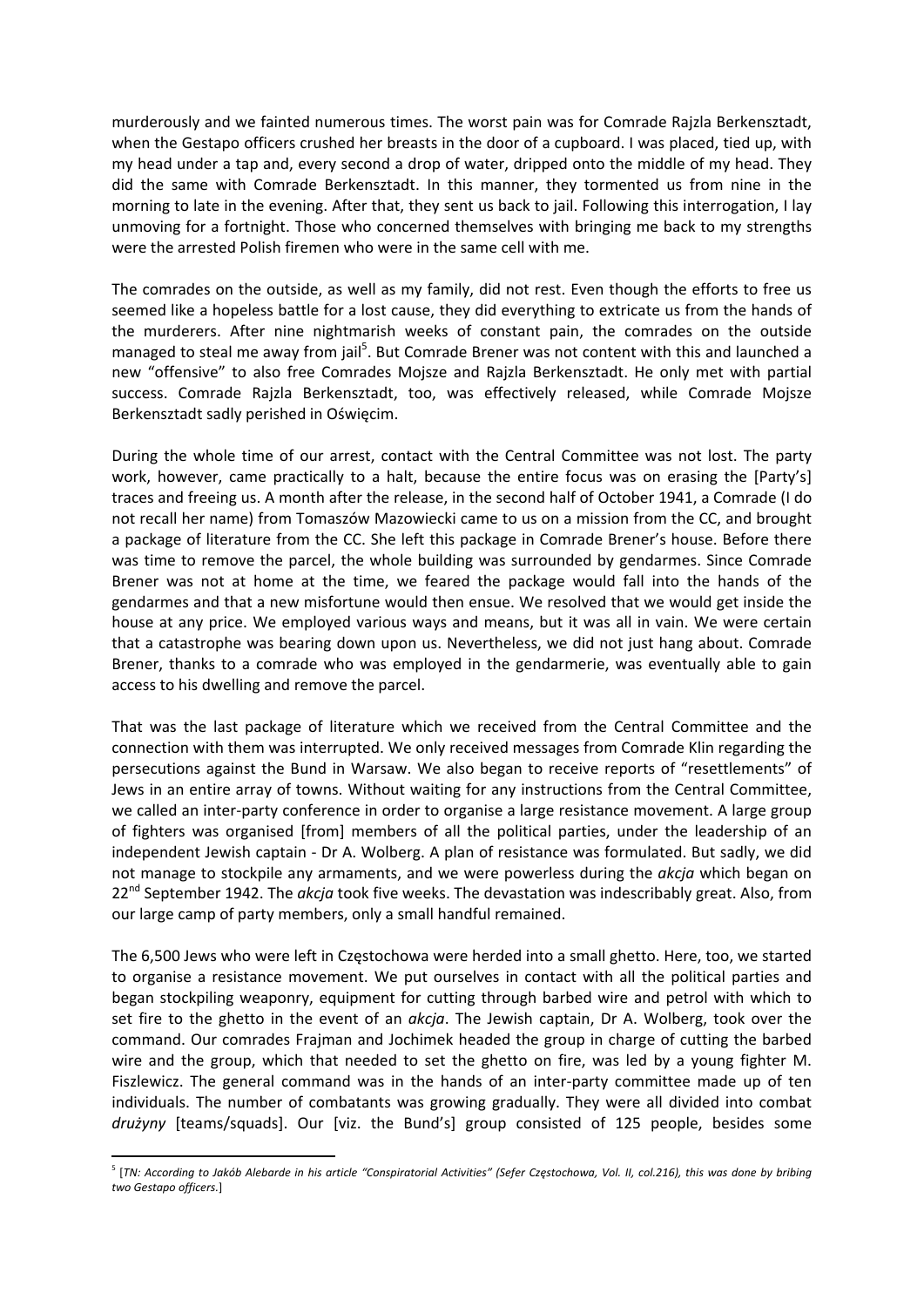comrades who were in the mixed combat squads. The reason that it was necessary to split the combat squads up in this manner was that the fighters were in different workplaces.

On 4<sup>th</sup> January 1943, when only a small number of our combatants were in the ghetto, the Germans carried out a "selection" amongst those who worked inside the ghetto. Mendel Fiszlewicz began shooting at the gendarmes. The battle was brief, but tragic. Twenty-five victims fell and, among them, was our old Bundist *bojowiec* [fighter], Comrade Herszl Frajman. As for the gendarmes ‐ only one of them was wounded.

After this episode, a serious divergence of views arose between the representatives of the Bund [and] Left‐wing *Poalei Zion*, and the rest of the political groupings that were represented in the Fighting Organisation. Our standpoint, and that of the Left‐wing *Poalei Zion*, was that we should defend the ghetto and avoid individual offensives, while the rest of the groupings advocated sending groups to the forest and giving up on the idea of defending the ghetto. This difference of opinion led to a schism. Two parallel movements, with two separate goals, began operating in the ghetto. Nevertheless, the two movements maintained contact with each other through liaisons ‐ Comrade Brener on our part, and Comrade Pejsak on theirs. Frequent conferences were held to the effect that the two combat movements should be reunited. However, due to the fact that they<sup>6</sup>, besides money for weapons, [also] began confiscating boots and other articles of apparel ‐ which we thought would blow the cover of our whole operation ‐ the difference of opinions became acuter and no accord was reached. All the same, we withdraw our members from the mixed combat groups. The first group, which went out to the woods to join other partisan groups, fell in battle against the AK. Among those killed then was our comrade Mojsze Rozenberg, Chairman of the Bundist Youth Organisation in Radomsko.

On 25<sup>th</sup> June 1943, as a result of the treachery of one of the Jewish *Ordnungsdienst<sup>7</sup>*, the activity of the combat groups was uncovered. *Schutzpolizei* seized the bunkers with the weapons and, with impunity, went on a day‐long spree, murdering great and small, young and old. On the following day, the last few remaining fighters were still defending themselves at the tunnel's exit on the "Aryan side". All the combatants in the tunnel perished. But gendarmes and Gestapo officers also fell. Among these fighters to perish were our two *Zukunft* girls from Sosnowiec, [sisters] Pola and Dosia Szczekacz, and Comrade Pinchas Lewensztajn.

After the *akcja*, we found ourselves in the Częstochowa concentration camps, where the HASAG munitions factories Pelcery and Raków were located. At first, no organisational work was possible. Many of us had been killed in the recent events and those few remaining were split up into [the] two camps. Comrade L. Brener (Party Committee Chairman) and I were in one camp. We gradually began to make contact with our surviving comrades. Thanks to the assistance of Polish workers, we also contacted our comrade Adv. Wilczyński, who was in the other camp. We began anew to organise our remaining members - we in our camp and he in his. With the aid of Polish workers, the Central Committee members from Warsaw and Kraków once again established contact with us. We received letters signed by Comrades Fajner, Henryk, [Izaak] Samsonowicz, Marek [Edelman] and Władka [Peltel]. We also received bulletins from the Party, brochures and money. We immediately organised aid for comrades ‐ for the sick (a typhus epidemic was raging), [and] for children and youth. We also organised two illegal kitchens, with the active cooperation of all the other political groupings.

In the camp, all the work of the political groups in general was coordinated. After we received reports from our comrades on the outside, regarding the liquidation of an entire array of camps, an inter-party committee was established, which devised three plans for resistance operations.

 6 [*TN: The other political groups – the "kibbutz."*]

*<sup>7</sup> Jewish Police*